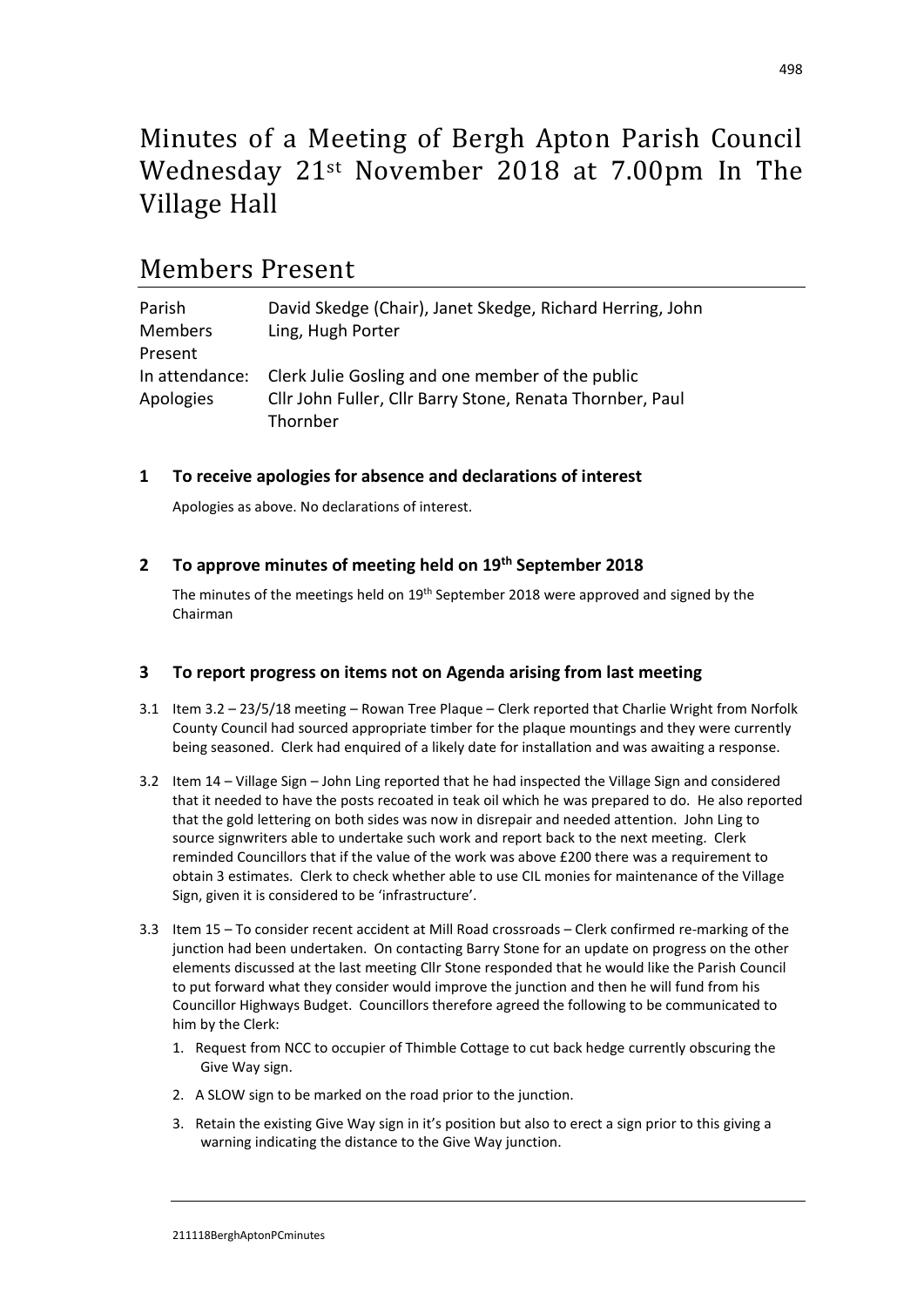# **4 Open forum for Public Participation: an opportunity to hear from members of the public**

No comments from the public.

### **5 County Councillor's Report – Barry Stone**

None

#### **6 District Councillor's Report – John Fuller**

John Fuller had brought to the Parish Council's attention the need to spend CIL monies within the required 5 years from being received. Clerk and Chairman had emailed him to confirm that the CIL funding acquired by the Parish Council was being spent on the refurbishment of the play area, the SAM2 unit and a donation made to the local school for building works. Clerk had forwarded to Councillors a timetable of CIL income and expiry dates for use.

John Fuller had been concerned that there was to be no headstone for the former Chairman Derek Blake who had greatly contributed to the village. After discussion amongst Councillors and suggested by David Skedge it was agreed that within the storyboards to be created to be placed around the Village Sign mention should be made to commemorate his involvement and commitment to the village.

### **7 Planning**

- 7.1 2018/0758 Land west of Washingford Barn, Cookes Road outline planning for 2 detached dwellings – Clerk reported that no appeal had been lodged yet according to the South Norfolk website. A watching brief of the situation would be maintained. Applicants had until 6<sup>th</sup> January to appeal.
- 7.2 2018/2379/2380 Hall Farm Barns, Gravel Pit Lane new attic bedrooms and covered walkway. Councillors approved of the application with no comments and objections. Clerk to inform South Norfolk Council.
- 7.3 2018/2449 Land East of Millers Cottage, Mill Road erection of 2 storey dwelling Councillors were opposed to the application. They considered that nothing had changed since the appeal decision not to grant permission had been made in 2014, apart from greater traffic flow due to the increased popularity of Green Pastures. Clerk to inform South Norfolk Council.
- 7.4 Bergh Apton Recycling Centre change of use to a mixed development. Councillors approved of the application and considered it would improve the facility for the community. Clerk to inform NCC.

# **8 To consider Playground refurbishment progress and further actions to be undertaken**

Clerk reported that the play area is now complete in the sense that the groundworks/repairs are finished, the swing installed and the sprung rides relocated.

Unfortunately the bid for the Climbing Dome had not been successful. Councillors agreed that the Climbing Dome should be purchased as sufficient CIL monies were available. Janet Skedge suggested that if there were enough space then the larger dome at a cost of £5,671.95 should be purchased instead of the smaller dome at £4,425,45. Councillors were in agreement with this. The Working Party to investigate whether larger dome able to be accommodated within the play area.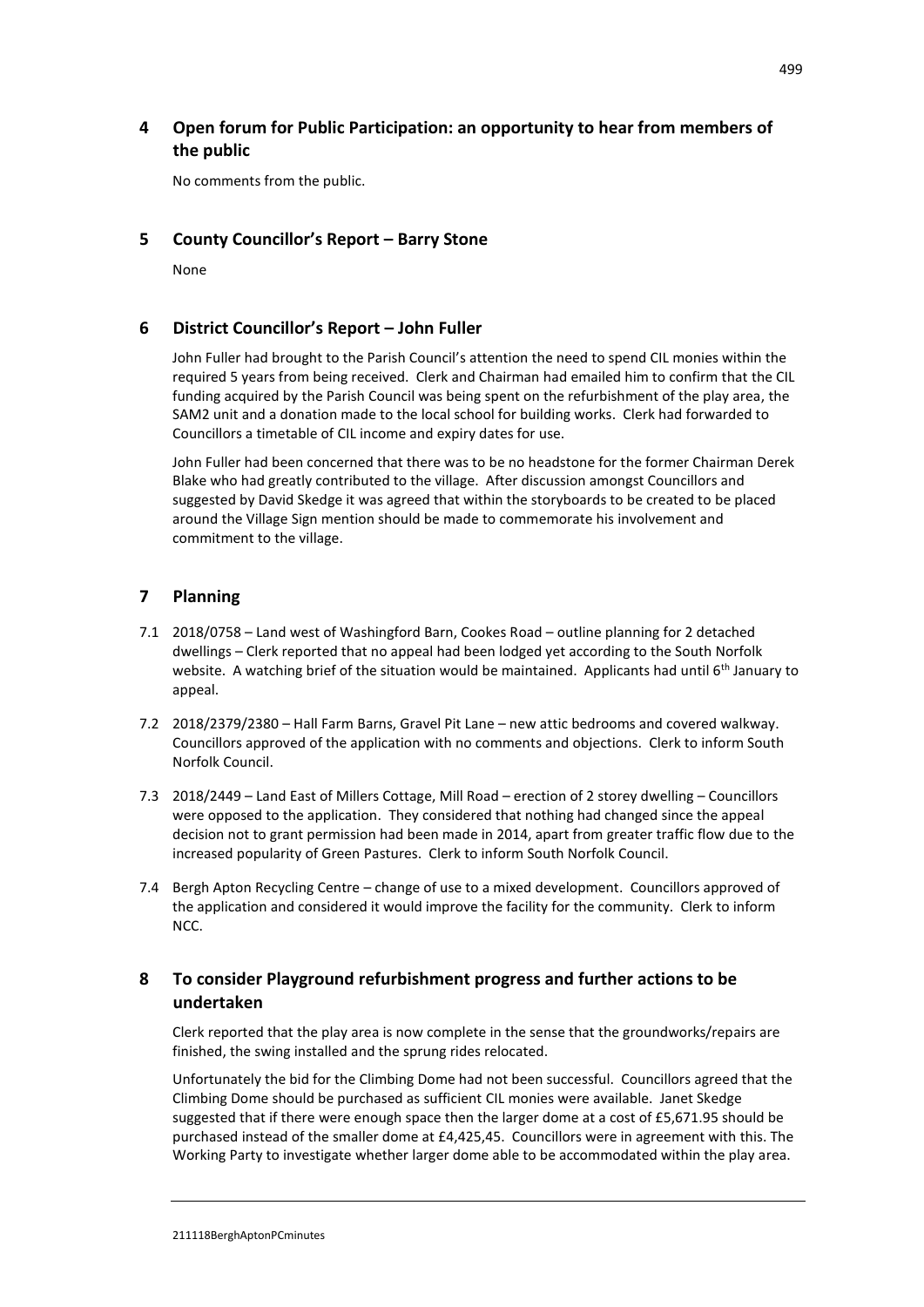Clerk instructed to place a purchase order once decision made as to which of the two more suitable.

Table Tennis Table – Clerk reported that she was preparing a bid for the Paul Bassham Charity Trust – Councillors considered the table tennis table options agreeing that the ConcreteSports table was the preferred option at a cost of £2,245 including carriage and installation. Clerk to submit bid on this basis.

Clerk reported that the Village Hall Committee wished to be informed of the area needed to accommodate the table tennis table outside of the play area. Councillors agreed that an area of 5mx10m should be sufficient given the dimensions of the equipment. Clerk to inform Village Hall Committee. Further discussion was had as to the surface to be provided under and around the table. The Working Party to investigate options and bring information back to next meeting, being mindful of the financial regulations re estimates for work.

Councillors discussed the need to provide a number of paving slabs to the entrance of the play area as quite muddy due to use. J Ling to liaise with groundworks contractor to provide. As cost unlikely to be above £200 would not require 3 estimates.

#### **9 To consider SAM2 unit progress and further actions to be undertaken**

Clerk reported that the SAM2 unit was ready for delivery and a meeting with Wescotec and volunteers had been scheduled for Wednesday 28<sup>th</sup> November for installation and instruction on use. Clerk to acquire two padlocks for security purposes as advised by Westcotec.

Clerk to draw up rota for SAM2 movement and instruct Insurers to add to the current insurance policy.

Clerk reported that the Parish Partnership funding of £1,669.50 had been received from NCC and once the unit was installed the Westcotec invoice of £3,339.00 + £667.80(VAT) = £4,006.80 could be paid. Agreed that cheque could be raised and signed after delivery date.

#### **10 To approve Clerk's revised contract of employment**

Councillors agreed the revised contract of employment. Duly signed and dated.

#### **11 Finance**

- 11.1 Cheque raised and approved for Clerk's salary for November £218.40 including back pay. Councillors also approved salary payment for December (£174.72), cheque to be raised in due course when payroll issue payslips, in accordance with HMRC regulations.
- 11.2 Cheque raised and approved for Clerk's expenses for website/email provider £33.46
- 11.3 Cheque raised and approved for donation to NARS £50 (previous cheque lost and stopped).
- 11.4 Cheque raised and approved to Norfolk Parish Training and Support for Clerk training on upcoming Parish Council elections - £35.00
- 11.5 Cheque raised and approved to Wicksteed for supply and installation of swing unit £2,914.98
- 11.6 Cheque raised and approved to Kevin Parfitt for play area refurbishment groundworks as per quote and extra over items undertaken at request of Councillors £2,485.00 + £910.00 = £3,395
- 11.7 Cheque raised and approved to Alpington and Bergh Apton School for bus hire for WWI project tour of the village - £130.00

#### 211118BerghAptonPCminutes